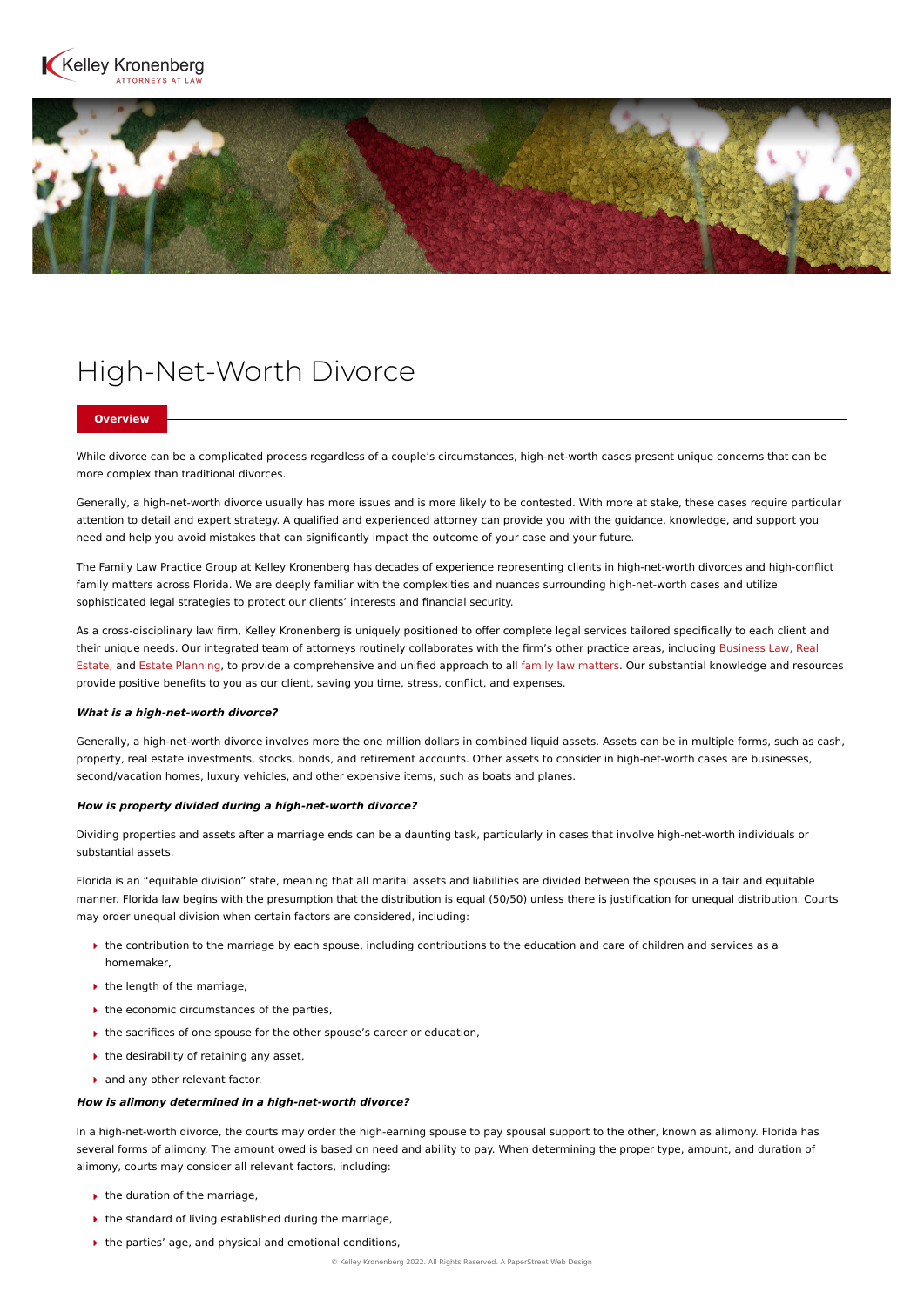- $\blacktriangleright$  the financial resources of each party,
- $\blacktriangleright$  the contributions of each party, including services rendered in homemaking, child care, education, and career-building of the other party, and
- $\blacktriangleright$  the parties' child responsibilities.

#### **How is child support calculated in a high-net-worth divorce?**

To determine the amount of child support each party is responsible for paying, Florida utilizes the child support guidelines, which contain a specific mathematical formula and considers a variety of factors, including:

- ▶ the parents' gross earnings from all sources and the appropriate deductions,
- **■** the time-sharing arrangement and number of overnights each parent has with the child,
- ▶ the amounts paid for the child's medical and/or dental insurance, and
- $\blacktriangleright$  the amounts paid for the child's daycare.

The courts may order child support that exceeds the guideline amounts in certain circumstances. The most significant factor in calculating child support is the parents' income. Other relevant factors the courts may consider in high-net-worth cases include private school tuition, summer camp costs, specialized tutoring, and expensive hobbies.

#### **What about pre-nuptial agreements?**

A pre or post-nuptial agreement can significantly change the divorce process. It serves as a legal contract between spouses that determines how certain issues will be treated, such as alimony or the division of assets, in the event of separation, divorce, or death. A valid marital agreement must be executed voluntarily with full disclosure of both parties' assets and liabilities, in writing, and signed by both parties.

Like any other contract, a prenuptial agreement can be challenged at any time by either party. Common grounds to challenge a prenup include unfair or unreasonable provisions, as well as fraud, duress, and coercion. In some cases, the courts will void the entire agreement or invalidate clauses that are illegal or contrary to public policy.

#### **How Kelley Kronenberg Can Help**

Because of the unique considerations involved in a high-net-worth divorce, it is critically important to consult a knowledgeable and experienced Florida attorney to help you obtain the most favorable results in your case. Failure to timely obtain experienced legal counsel can have significant, long-lasting impacts on your assets and your future.

The Family Law attorneys at Kelley Kronenberg have decades of experience handling high-net-worth cases and complex financial issues in both contested and uncontested divorces across Florida. We are focused on assisting clients with all aspects of their case and dedicated to providing high-quality legal representation and unparalleled service across a wide range of family law matters, including:

- ▶ [Adoptions](https://www.kelleykronenberg.com/our-practices/family-law/adoptions-lawyers/)
- [Appeals](https://www.kelleykronenberg.com/our-practices/family-law/litigation-and-dispute-resolution/appeals-lawyers/)
- [Attorneys' Fees](https://www.kelleykronenberg.com/our-practices/family-law/dissolution-divorce/attorneys-fees-lawyers/)
- [Alimony](https://www.kelleykronenberg.com/our-practices/family-law/dissolution-divorce/alimony-lawyers/)
- [Child Support](https://www.kelleykronenberg.com/our-practices/family-law/parenting-plans/child-support-lawyers/)
- [Dependency](https://www.kelleykronenberg.com/our-practices/family-law/dependency-lawyers/)
- ▶ [Dissolution/Divorce](https://www.kelleykronenberg.com/our-practices/family-law/dissolution-divorce-lawyers/)
- ▶ [Domestic Violence/Restraining Orders](https://www.kelleykronenberg.com/our-practices/family-law/domestic-violence-restraining-orders-lawyers/)
- [Domestication of Foreign Judgments](https://www.kelleykronenberg.com/our-practices/family-law/modifications-and-enforcement/domestication-of-foreign-judgments-lawyers/)
- [Equitable Distribution](https://www.kelleykronenberg.com/our-practices/family-law/dissolution-divorce/equitable-distribution-lawyers/)
- ▶ [High-net-worth Divorce](https://www.kelleykronenberg.com/our-practices/family-law/high-net-worth-divorce-lawyers)
- [Guardian Ad Litem](https://www.kelleykronenberg.com/our-practices/family-law/parenting-plans/guardian-ad-litem-lawyers/)
- **[Litigation & Dispute Resolution](https://www.kelleykronenberg.com/our-practices/family-law/litigation-and-dispute-resolution-lawyers/)**
- [Mediation](https://www.kelleykronenberg.com/our-practices/family-law/litigation-and-dispute-resolution/mediation-lawyers/)
- [Modifications & Enforcement](https://www.kelleykronenberg.com/our-practices/family-law/modifications-and-enforcement-lawyers/)
- [Termination of Parental Rights](https://www.kelleykronenberg.com/our-practices/family-law/modifications-and-enforcement-lawyers/)
- ▶ [Time-Sharing/Custody/Visitation](https://www.kelleykronenberg.com/our-practices/family-law/parenting-plans/time-sharing-custody-visitation-lawyers/)
- [Parental Responsibility](https://www.kelleykronenberg.com/our-practices/family-law/parenting-plans/parental-responsibility-lawyers/)
- [Parenting/Parenting Plans](https://www.kelleykronenberg.com/our-practices/family-law/parenting-plans-lawyers/)
- [Parental Relocation](https://www.kelleykronenberg.com/our-practices/family-law/parenting-plans/parental-relocation-lawyers/)
- **[Paternity Actions](https://www.kelleykronenberg.com/our-practices/family-law/parenting-plans/paternity-actions-lawyers/)**
- ▶ [Pre/Postnuptial Agreements](https://www.kelleykronenberg.com/our-practices/family-law/pre-and-postnuptial-agreements-lawyers/)

#### **We Are Here For You During Your Divorce**

At Kelley Kronenberg, we know how complicated divorce can be, especially in high-net-worth cases. Our team of compassionate and experienced attorneys will be there to guide you through every step of your case and answer all your questions. We will ensure your interests and assets are protected and help you strategize every financial decision to make sure you receive the most beneficial outcome possible.

If you have questions about high-net-worth divorce or for help with any of your family law matters, fill out our inquiry form and we will be happy to schedule your initial confidential consultation at no cost to you.

**Meet Our Team**

## Lead Partner(s)